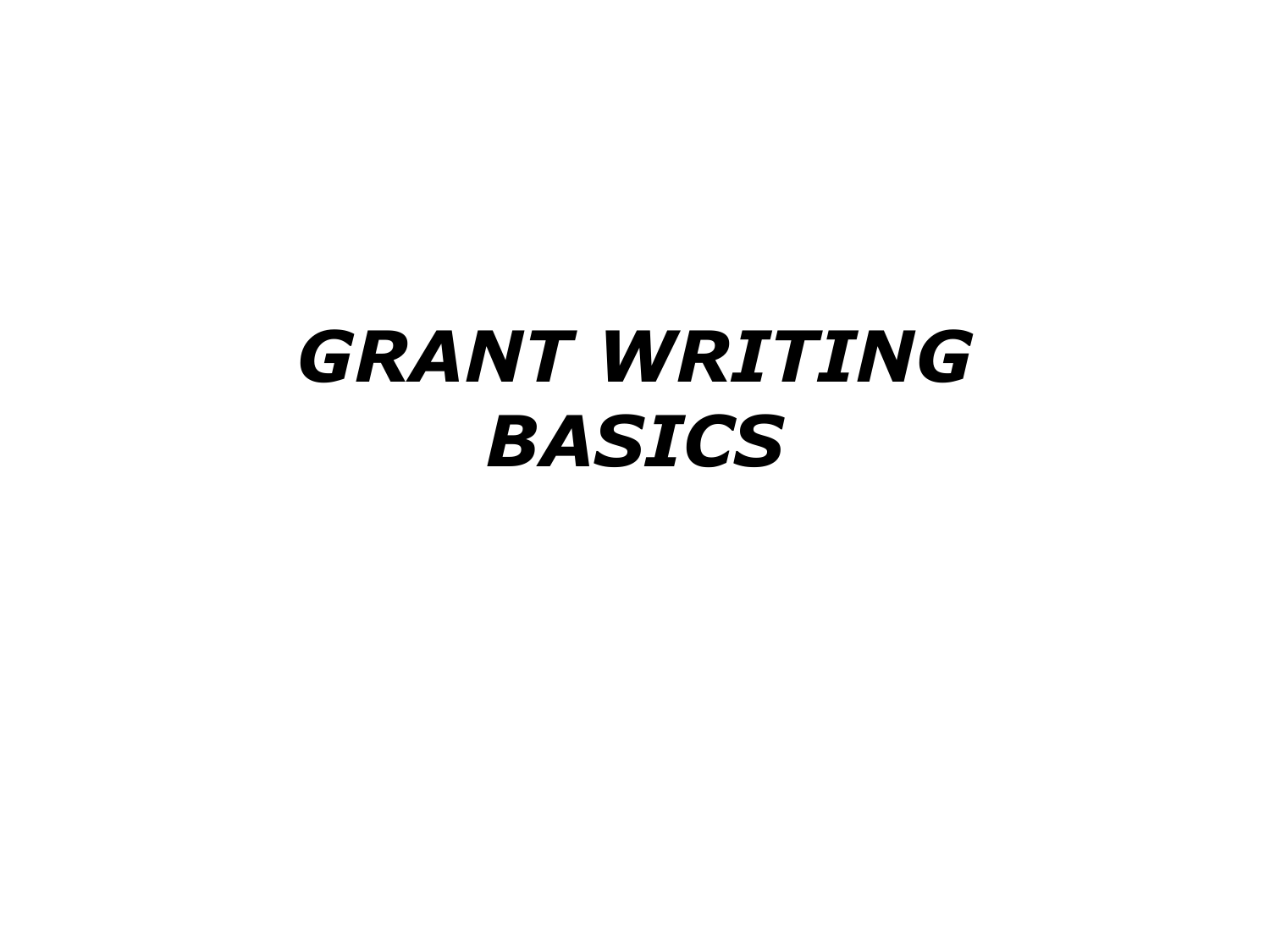### **Project Description**

Why is the program/project needed? What is the problem? Who will benefit? What is the timeline?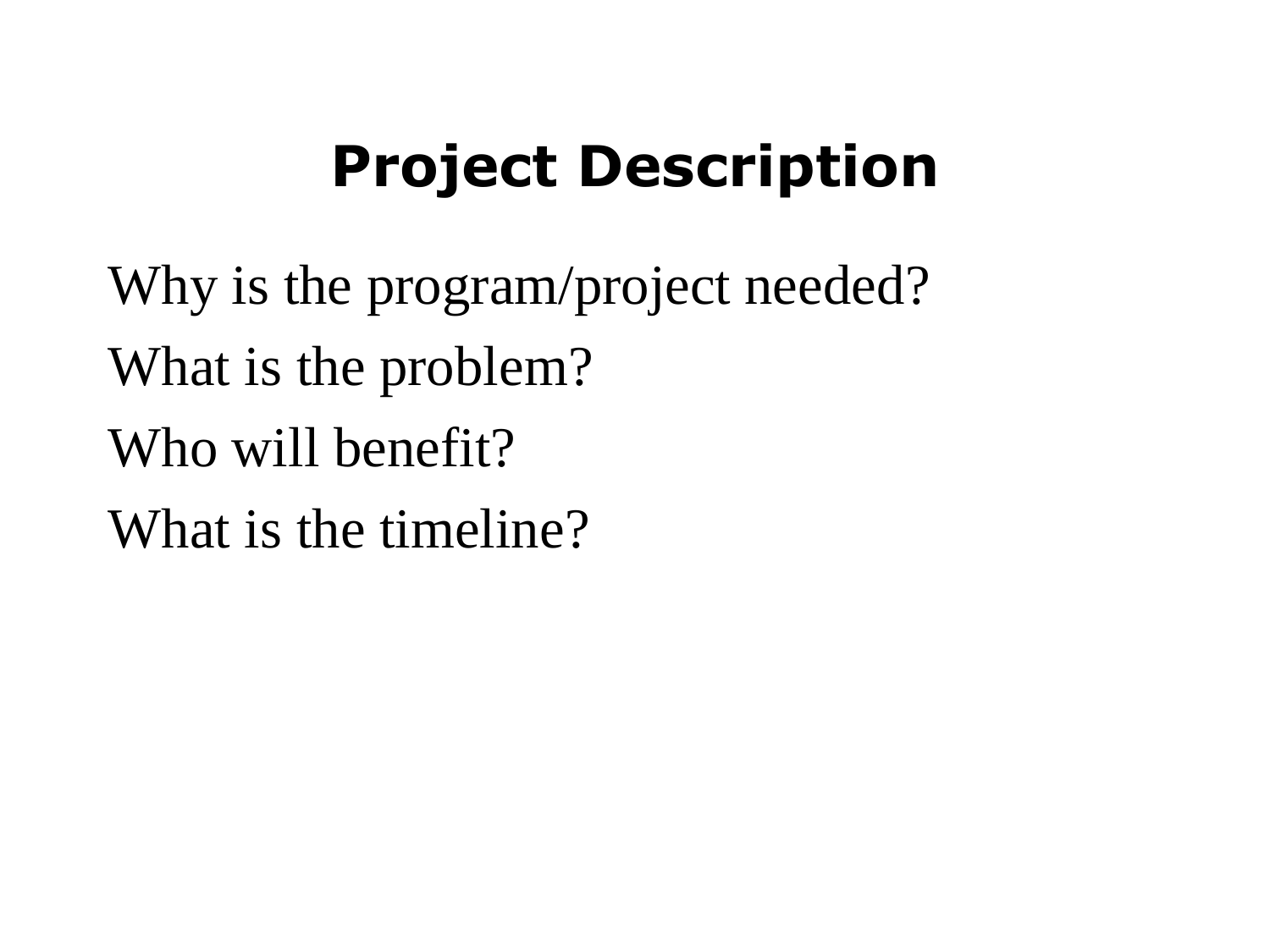### **Goals**

What are the goals?

Goals are broad statements of what you wish to accomplish.

Goals are broad, general, intangible, and abstract.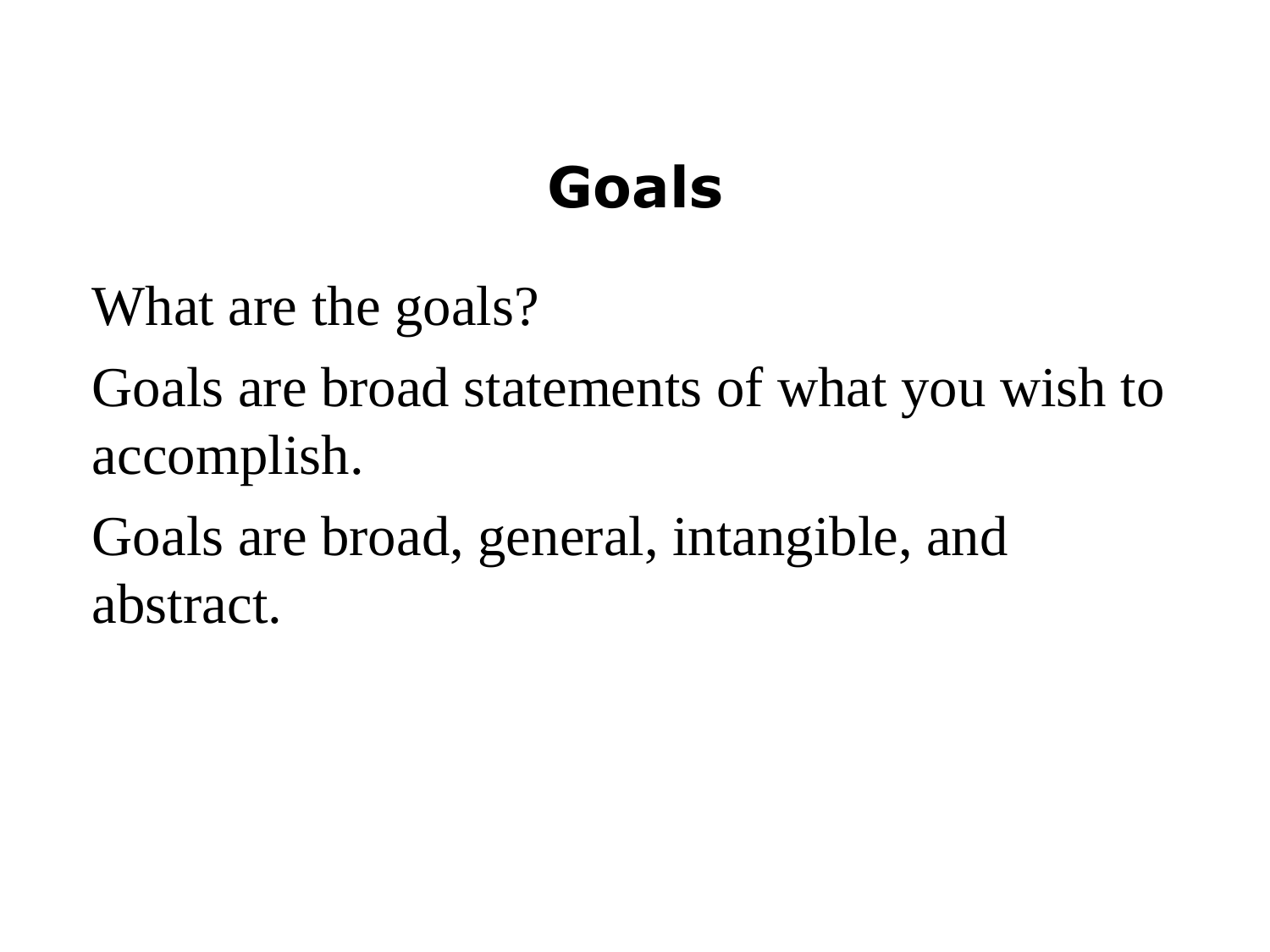#### **GOALS (continued)**

A goal is really about the final impact or outcome that you wish to bring about.

Use words such as decrease, deliver, develop, establish, improve, increase, produce, and provide.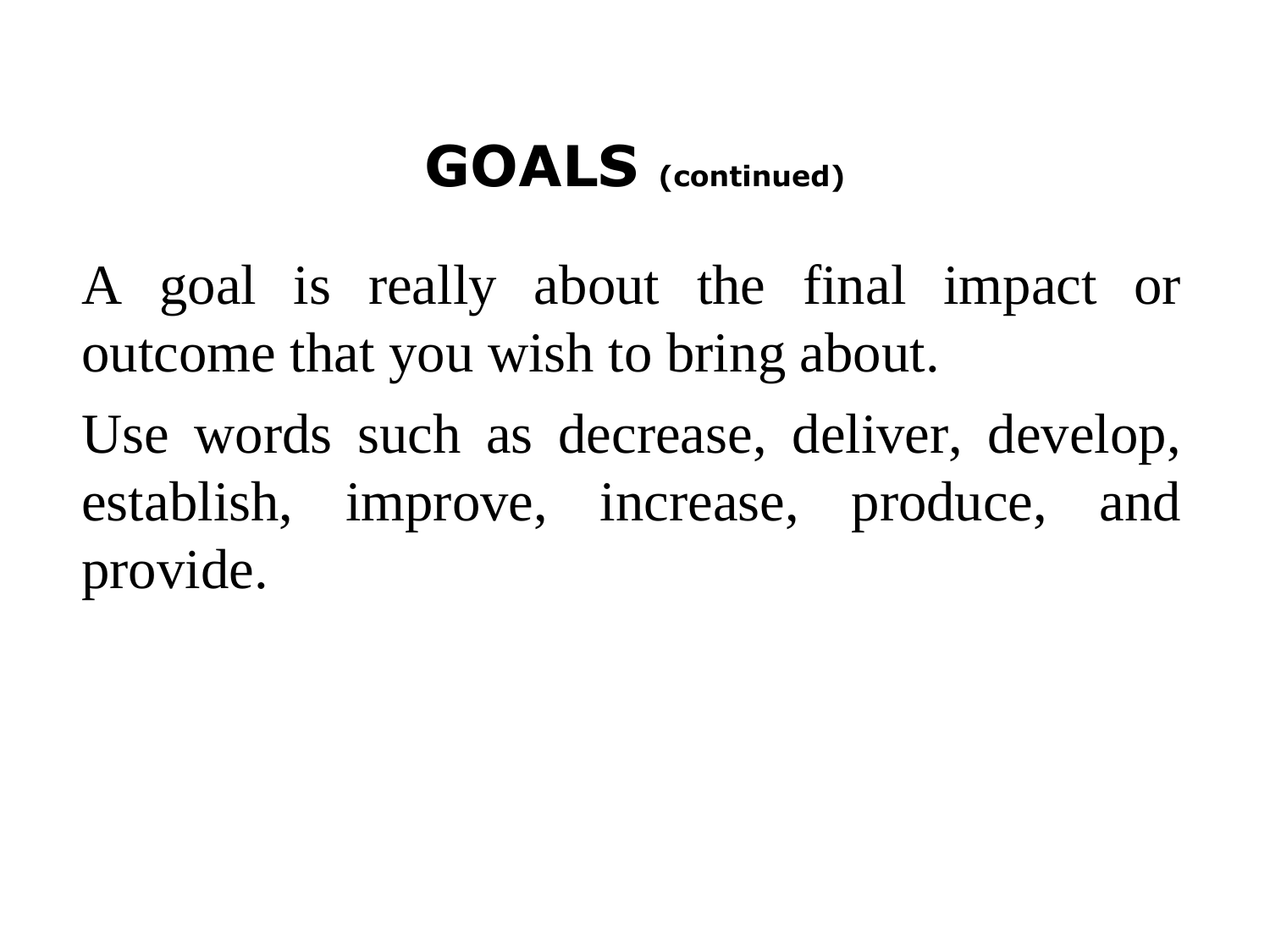### **Objectives**

What are the objectives?

An objective is a step toward accomplishing a goal.

In contrast to the goal, an objective is narrow, precise, tangible, concrete, and can be measured.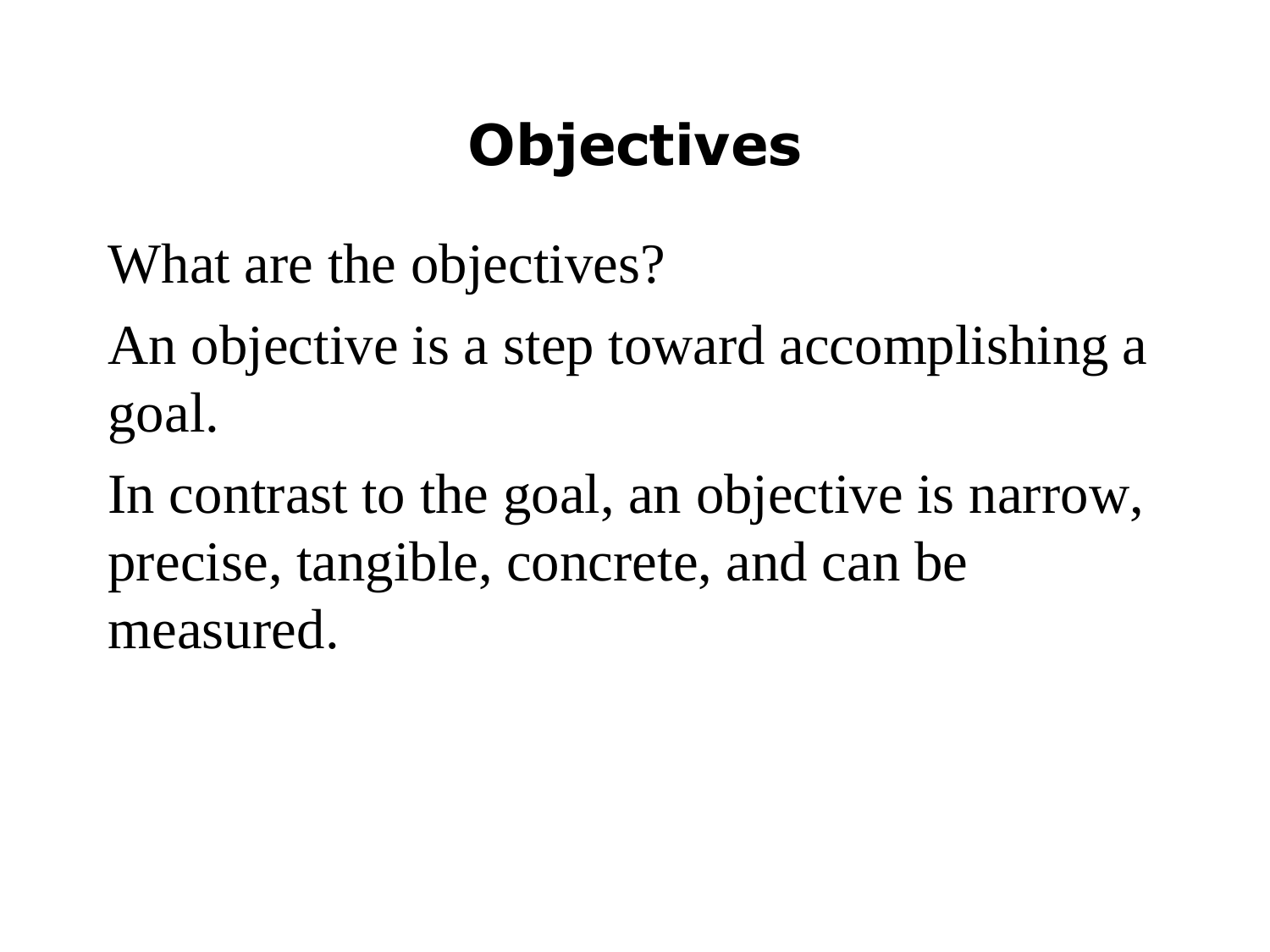### **Objectives (continued)**

Use the S.M.A.R.T. method of writing your objectives. Specific, Measurable, Attainable, Realistic, and Time-bound. Keep the following in mind when preparing your objectives:

- State your objectives in quantifiable terms.
- State your objectives in terms of outcomes, not process.
- Objectives should specify the result of an activity.
- Objectives should identify the target audience or community being served.
- Objectives need to be realistic and capable of being accomplished within the grant period.